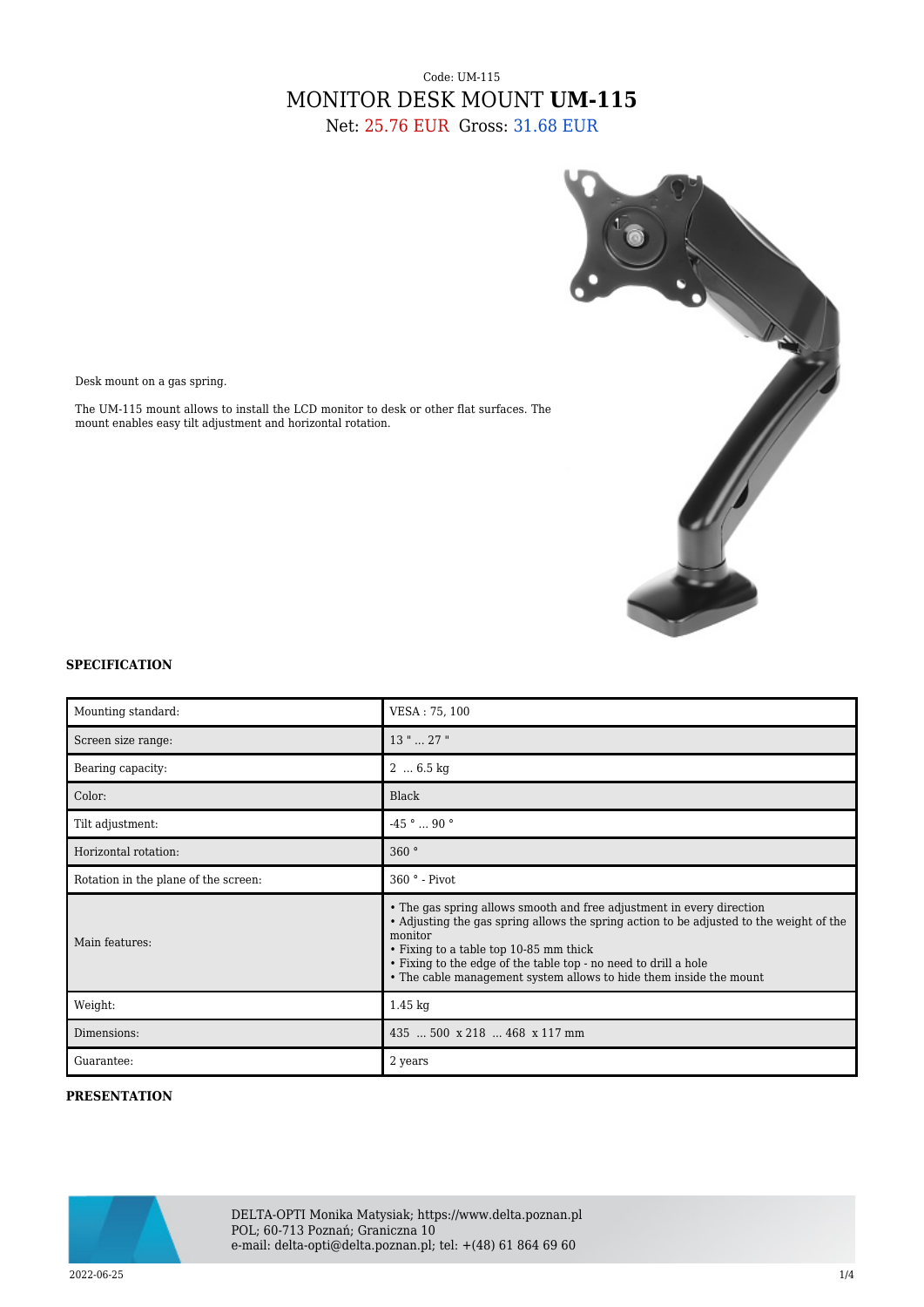

Gas spring adjustment:



Example of application:



DELTA-OPTI Monika Matysiak; https://www.delta.poznan.pl POL; 60-713 Poznań; Graniczna 10 e-mail: delta-opti@delta.poznan.pl; tel: +(48) 61 864 69 60

2022-06-25 2/4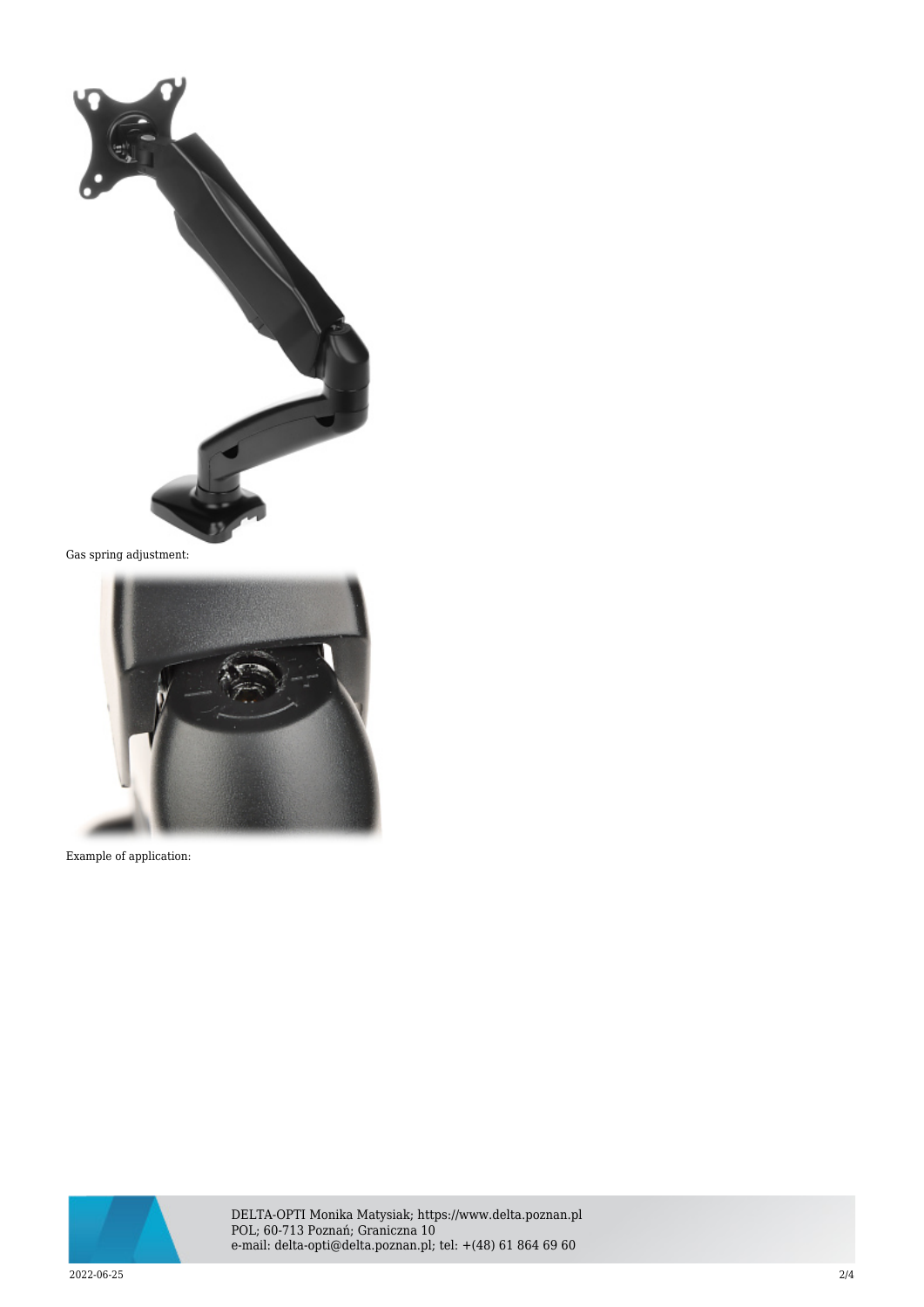



#### Dimensions:



### In the kit:



DELTA-OPTI Monika Matysiak; https://www.delta.poznan.pl POL; 60-713 Poznań; Graniczna 10 e-mail: delta-opti@delta.poznan.pl; tel: +(48) 61 864 69 60

2022-06-25 3/4